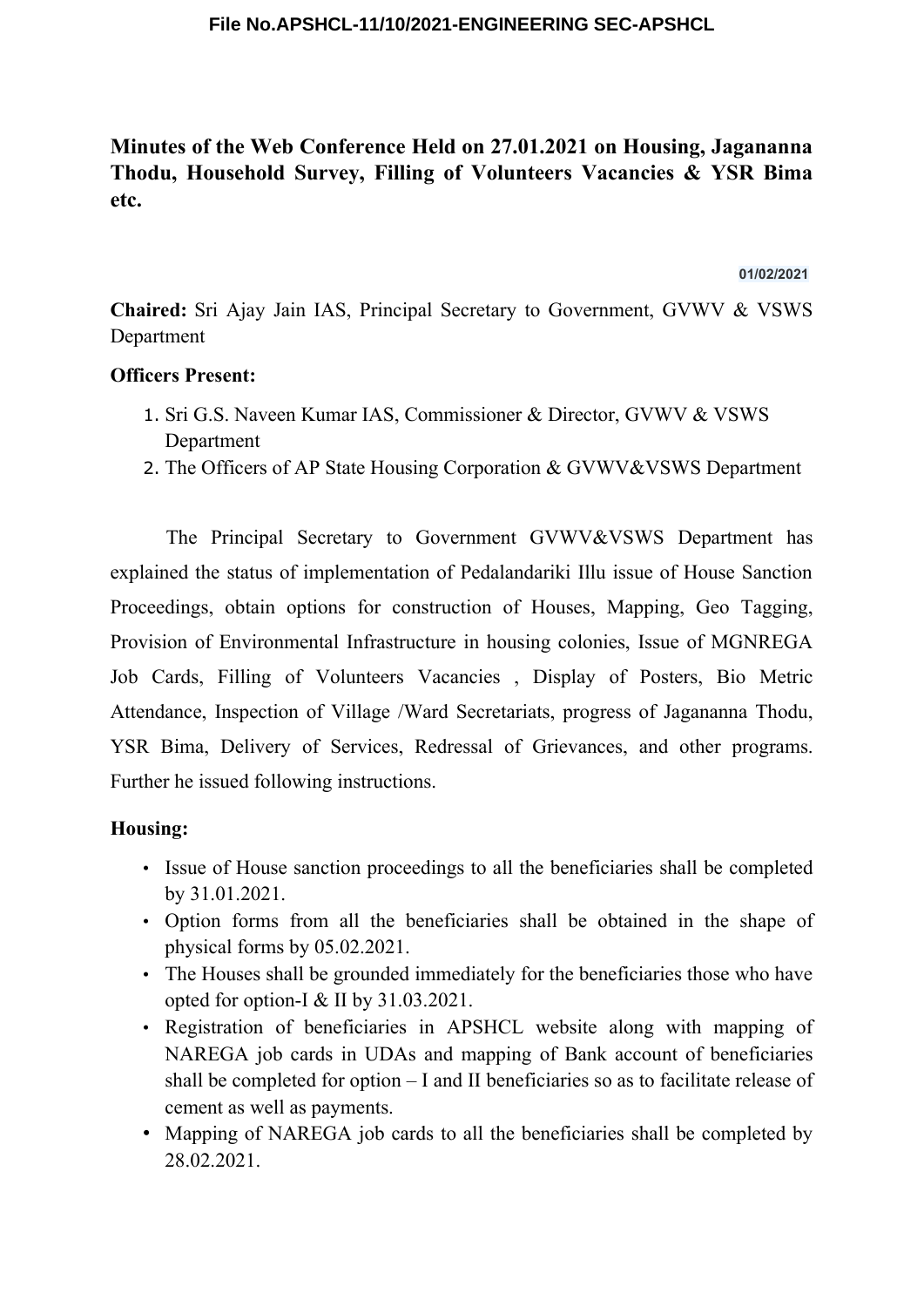- Mapping of all sanctioned houses by 10.02.2021.
- Geotagging of all houses by 28.02.2021
- (1) Model house shall be constructed in each Layout duly identifying the prospective beneficiary and all the Model houses shall be completed by 31.03.2021.
- DPRs are to be prepared by the line departments i.e. RWS/Public Health/DISCOMS for providing permanent water supply and electricity for all the Layouts
- Housing & VSWS Departments shall jointly take up the Housing activity and ensure completion of the target fixed by the Govt. duly ensuring quality construction.
- Preparation of DPRs for Phase II houses shall be furnished by 15.02.2021.

## **GVWV&VSWS Department:**

- Joint Collectors (VWS&D), Municipal Commissioner, MPDOs are requested to fill the Vacancies of Volunteers immediately shall maintain Waiting /Reserve lists for filling vacancies as and when arises.
- Many complaints are receiving against Volunteers, Joint Collectors (VWS&D) are requested to verify those complaints and take appropriate action including removal.
- Immediately after recruitment of Volunteers impart Training on all Welfare schemes with the help of FOA and supply Mobile including SIMs and FPS. The DLDOs shall ensure proper training to Volunteers and Joint Collectors (VWS&D) shall review FOA and utilize their services to train the Volunteers.
- All the Posters shall be displayed in a proper way and the Hon'ble Chief Minister instructed in the review meeting dated  $21<sup>st</sup>$  January 2021 to supply posters for remaining Welfare Schemes and display of beneficiaries list of all Welfare scheme in Village /Ward Secretariats. Joint Collectors (VWS&D) are requested to verify the proper display of Welfare Schemes Posters and beneficiaries list.
- The beneficiaries list shall be in the Telugu Language and place the same Cluster Wise / Territorial Unit Wise under the respective Welfare scheme poster.
- All Village /Ward Secretariat Functionaries shall be available in the Office from 3.00 PM to 5.00 PM on all working days to receive the grievances from the Public and maintenance of Movement Register is compulsory and put Display Board at the entrance of the office about the Public visiting hours from 3.00 PM to 5.00 PM.
- All the Functionaries shall compulsorily mark Bio-Metric Attendance two times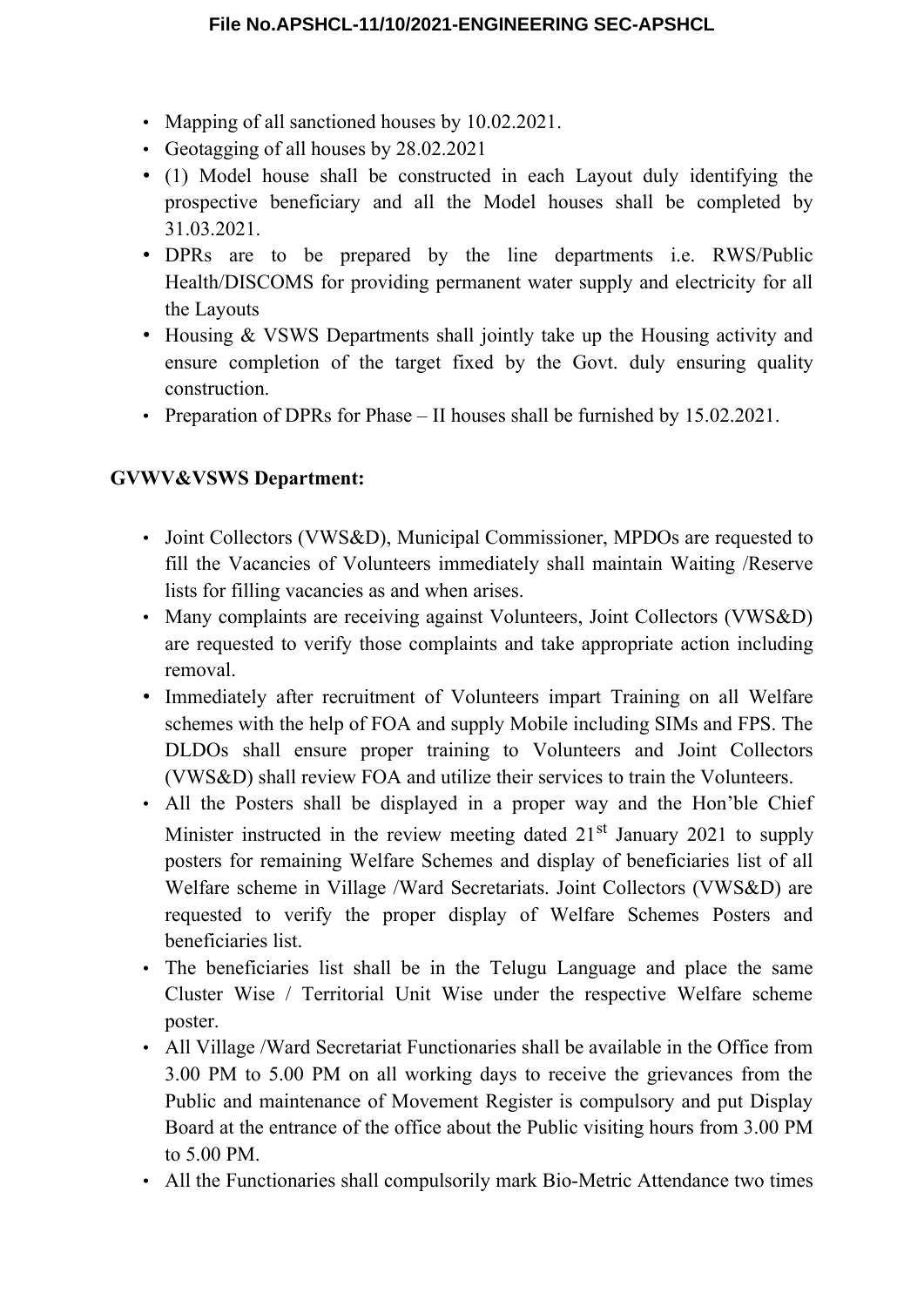a day i.e. in the Morning  $&$  Evening Session from 1<sup>st</sup> February 2021 onwards. The payment of salary will be linked to the Bio-Metric Attendance with effect from 1st April 2021. If "**NO Mark**" of Bio-Metric Attendance the salary will be deducted accordingly.

- All Village /Ward Secretariat Functionaries shall reside in the same Village /Municipality and furnish their residential addresses to the MPDOs/ Municipal Commissioner. MPDOs/ Municipal Commissioner shall maintain the Register of Residential Addresses of Village /Ward Secretariat Functionaries
- The Services Delivery from the Village /Ward Secretariats shall be improved and same should be done within SLA and should not be delivered beyond SLA. Hon'ble Chief Minister may review the same in the next SPANDANA Video Conference.
- Joint Collectors (VWS&D) & Municipal Commissioners are requested to conduct prescribed number of inspections of Village /Ward Secretariats without fail.
- Joint Collectors (VWS&D) & Municipal Commissioners / MPDOs are requested to dispose the grievances registered under Six Step Validation as per the SLAs fixed and no grievance disposal shall be beyond SLA.
- Government is decided to issue Badges to the Volunteers and may prescribe Uniform to the Functionaries for easy recognition and identification by the public.
- The progress of Jagananna Thodu Laon disbursement is slowed down and Joint Collectors (VWS&D) & Municipal Commissioners/MPDOs /DLDOs /PDs MEPMA/PDs DRDA are requested to ensure disbursement of loans to all the Sponsored applications with continuous the persuasion & special focus on Bankers.
- Joint Collectors (VWS&D) are requested to review the Officers /Staff of the GVWV&VSWS Department and the Housing Department on regular basis at least once in a week duly allocating Morning Session to one Department and Evening Session to other Department duly giving topmost priority to these Departments.

## **Commissioner GVWV&VSWS Department**

• The Commissioner, GVWV&VSWS Department has explained the month wise pattern of delivery of services in various Districts and requested to ensure the delivery of more number of services in a increasing manner. Further he requested, the Joint Collectors (VWS&D) to see that the Housing Department staff may be exempted from the Local Body Election Duty in view of